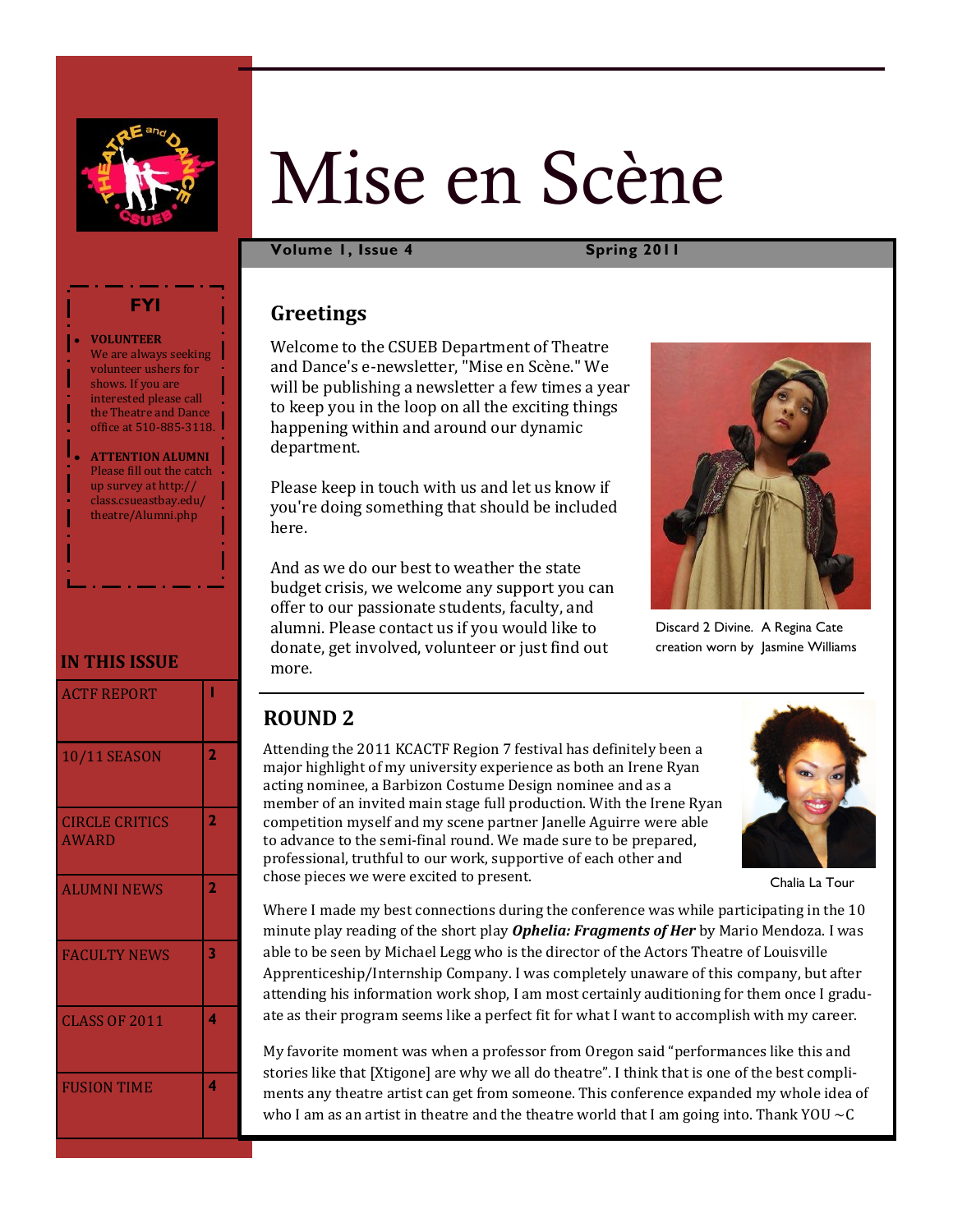## **Page 2 Mise en Scène**

## **SPRING 2011**

## **SEVEN DEADLY SINS & SINS, TABOOS, AND OTHER BODILY DELIGHTS**

**Seven Deadly Sins (Univ. Theatre) Music by Kurt Weill, Lyrics by Bertolt Brecht May 6,7,8 @8pm, May 8 @2pm Dance Theatre only May 13,14 @ 8pm, May 15 @2pm** 

**PILIPINO CULTURAL NIGHT Produced by PASA, A. Fajilan & Richard Olmsted May 20 @7:30pm May 21 @6:30pm (Univ. Theatre)**

**PERFORMANCE FUSION Directed & choreographed by advanced students. May 27-28 @ 8pm, May 29@ 2pm**



# **Bay Area Theatre Critics Circle Award**

Ensemble - Musical - Theatres Under 99 Seats for 2010 Entire Production - Musical - Theatres Under 99 Seats for 2010 Nomination: *The 25th Annual Putnam County Spelling Bee* 

Featuring current student Reggie D. White



Entire Production - Musical - Theatres 100-300 Seats Nomination: *She Love Me*

Featuring current student Evan Boomer

# **Alumni In The News**

Casi Maggio, 05', is cast as The Bride Deity in *The Lily's Revenge* at the Magic. It opens mid April. For more info use this link. http://magictheatre.org/season/the-lilys-revenge.

Lauren Herman, 10', was part of the ensemble nominated by Bay Area Theatre Critics Circle Award for *La Cage aux Folles*  Ensemble - Musical - Theatres Over 300 Seats

Deanne Lorette, 88', is cast in *Benefactors*, a play about A poignant look at marriage and friendship.

Melissa Hillman, 90', is the new Associate Artistic Director/Casting Director at Berkeley Playhouse! Berkeley Playhouse is an AEA company that does 4 professional shows a year.





BOX OFFICE INFO

Phone line: 510-885-3261

Email : [tickets@csueastbay.edu](mailto:tickets@csueastbay.edu)

#### **PURCHASE IN ADVANCE:** On the Hayward campus at the Book Store.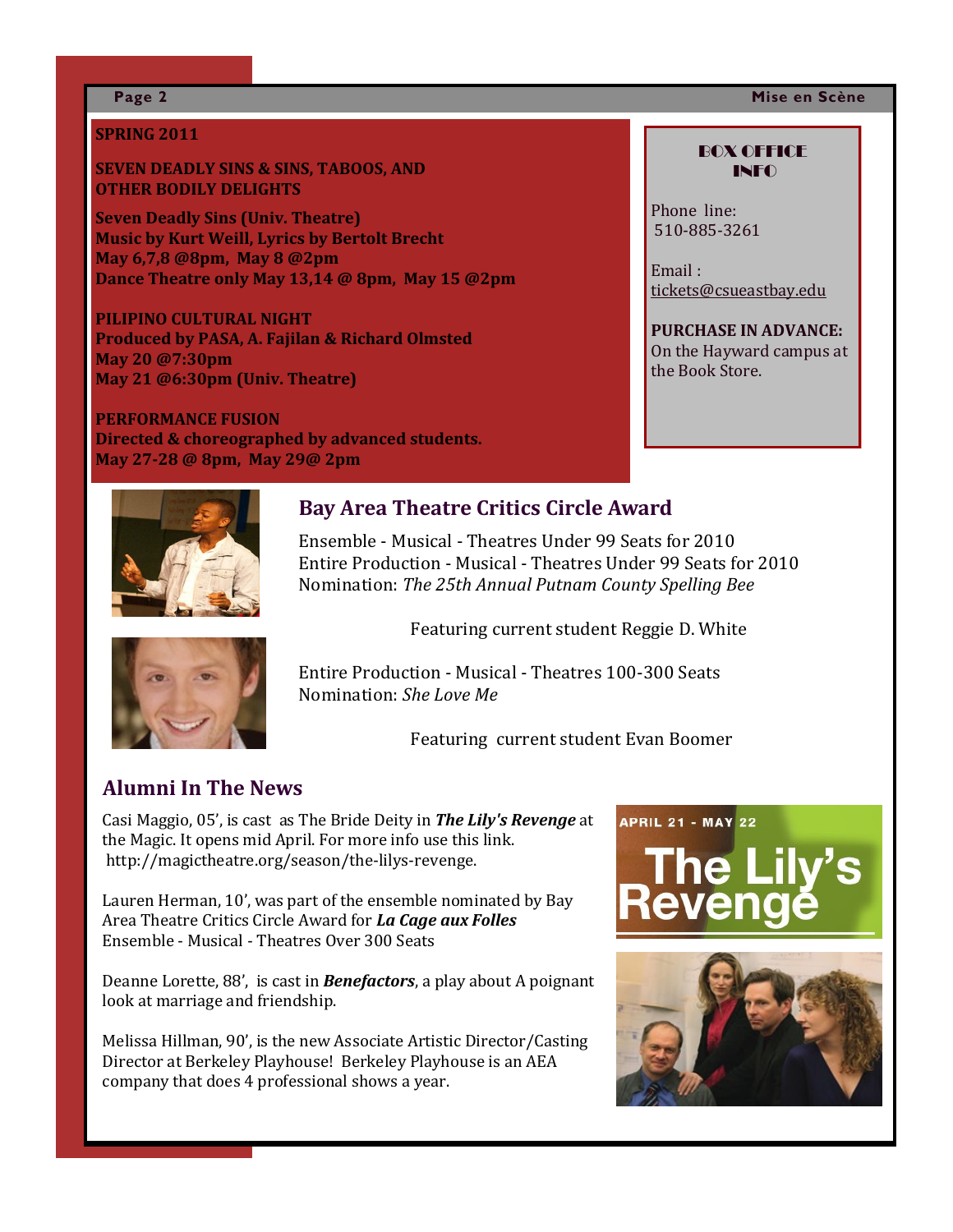## **Volume 1, Issue 4 Page 3**

# **Faculty, Lecturer & Staff Projects**

*Our Theatre and Dance Faculty complement a vigorous teaching schedule with a wide-reaching collection of professional projects. Here are just a few of the projects in the works at the moment*

The New York Times affirms that "Dandelion is rigorously diverse in terms of age, ethnicity, ability, body shape and size..." recognizing Dandelion's signature vitality. With *Friend***,** Dandelion embarks on a new meditation. Eric Kupers directs a diverse ensemble as they look inward to discover hidden longings and ambivalences about friendship. This intensely intimate voyage is propelled by Eric's experiences as he processes the loss of his close friend, Sharon Mussen. Thursday - Sunday, March 31 - April 3 at 8pm. CounterPULSE Web: www.counterpulse.org





 Yet another play premiered by alumna and former faculty member Melissa Hillman's company, Impact Theatre, has been published! Lauren Yee's Ching Chong Chinaman joins

 as a published Impact premieres. Enrique Urueta's Learn To Be Latina, which had its world premiere at Impact in 2010, was just awarded the top prize in the national Great Gay Plays competition. Impact continues to support new plays by emerging writers in 2011, staging the Bay Area premiere of Dice and Men by Cameron McNary and the World Premiere of Crevice by Lauren Yee, for which Impact received a PlayGround New Play Production Fund grant.



Lauren Hanzel models for Discard to Divine.

# nina haft & compan

Nina Haft & Company performed to sold-out houses at Gowanus Arts Center in Brooklyn, NY. We shared the stage with artists from Texas, Massachusetts and Wyoming on an all-around terrific bill. For the second year in a row we attended the Northwest Regional Conference, and enjoyed reconnecting with our friends from Idaho, Montana, Utah and other places. Dannia Ciolo and Justin Sharlman performed Daze Gone By at the first adjudicated concert of the conference. Senior Justin Sharlman performed Journey as part of the first Informal Concert.



Edmer Lazaro (alumnus), Juliana Monin and Christy Thomas in Dead on the Road by Nina Haft & Company; photo by Rob Kunkle



# **GO TEAM FUN & GAMES!!!!** SHEDDING FOR THE WEDDING

REALITY TV CONTESTANTS. http://www.cwtv.com/shows/shedding-for-the-wedding